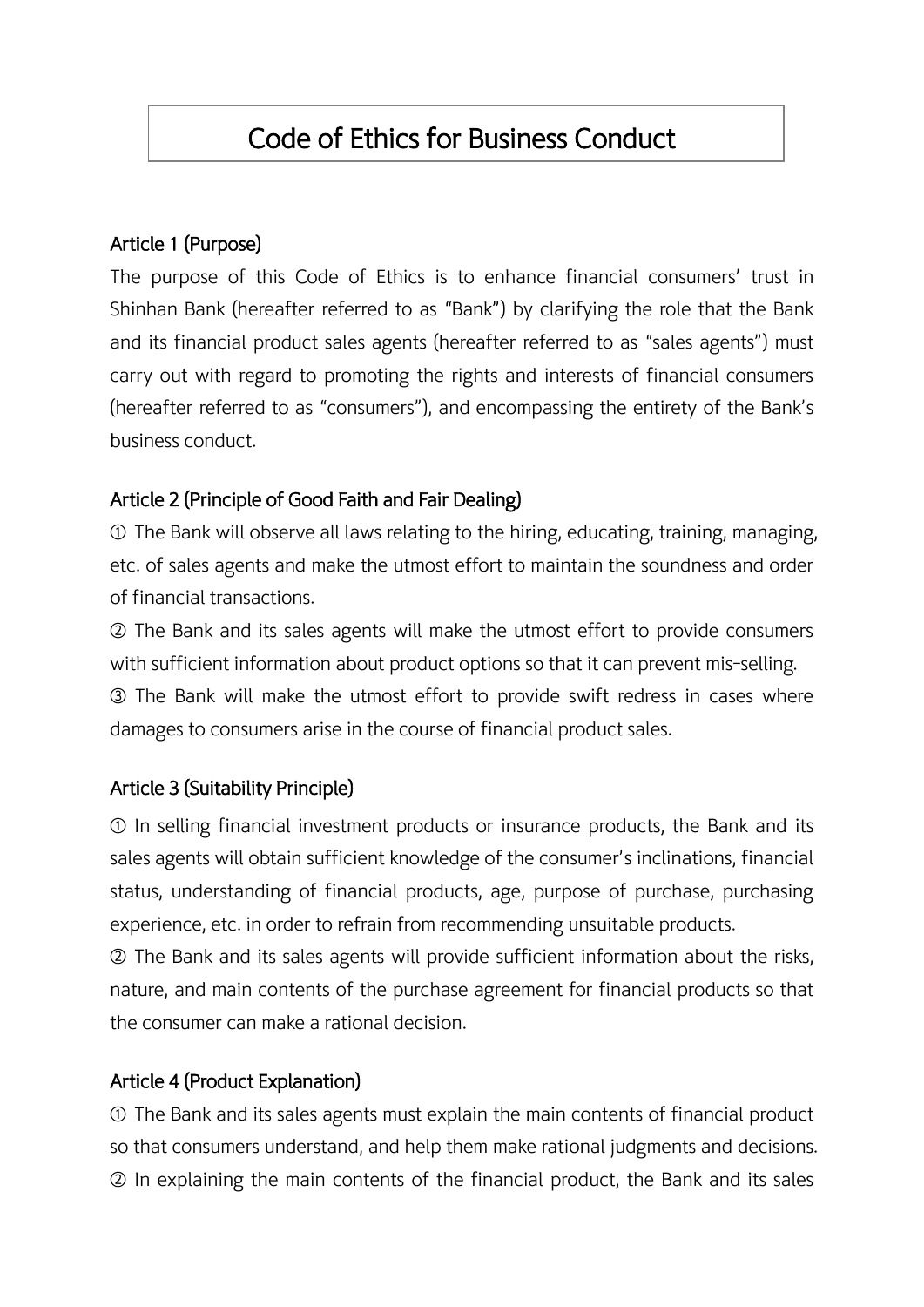agents will take care not to omit details the consumer must take into consideration, including the possibility of principal loss; possible extent of principle loss; disadvantages of termination; cases when consumer would be liable for additional expenses; and acceleration, or the loss of benefit of time.

## Article 5 (Prohibition of Forced Sales)

① The Bank and its sales agents will not engage in conduct that limits the consumer's choices or violates their rights and interests through abuse of the Bank's superior position.

② The Bank and its sales agents will not coerce consumer subscribe to, or purchase, a financial product against the consumer's wishes during credit transactions.

### Article 6 (Right to Withdraw from Loan Agreement)

① As determined by the basic terms of the (household) credit transaction, the Bank will provide a time frame during which the consumer may withdraw from the loan agreement.

② The Bank will not charge for damages or seek penalty fees for withdrawing from the loan agreement.

# Article 7 (Calculation and Operation of Lending Rate)

① The lending rate is methodically calculated based on reasonable standards after being classified as benchmark interest rate (or market opportunity rate) or added rate.

② If the basis for the added rate in a specific item cannot be reasonably explained, the added rate will not be included in said item.

### Article 8 (Disclosure of Terms, Etc.)

① The Bank must disclose the terms and any changes to the terms of a financial product through the Bank's website or other channels which the consumer can easily access before subscribing to the financial product.

② The Bank must observe the following points in disclosing the terms.

1. Users must be able to read or access the terms posted on the Bank's website at any time and the bank branch must immediately provide the terms upon user request.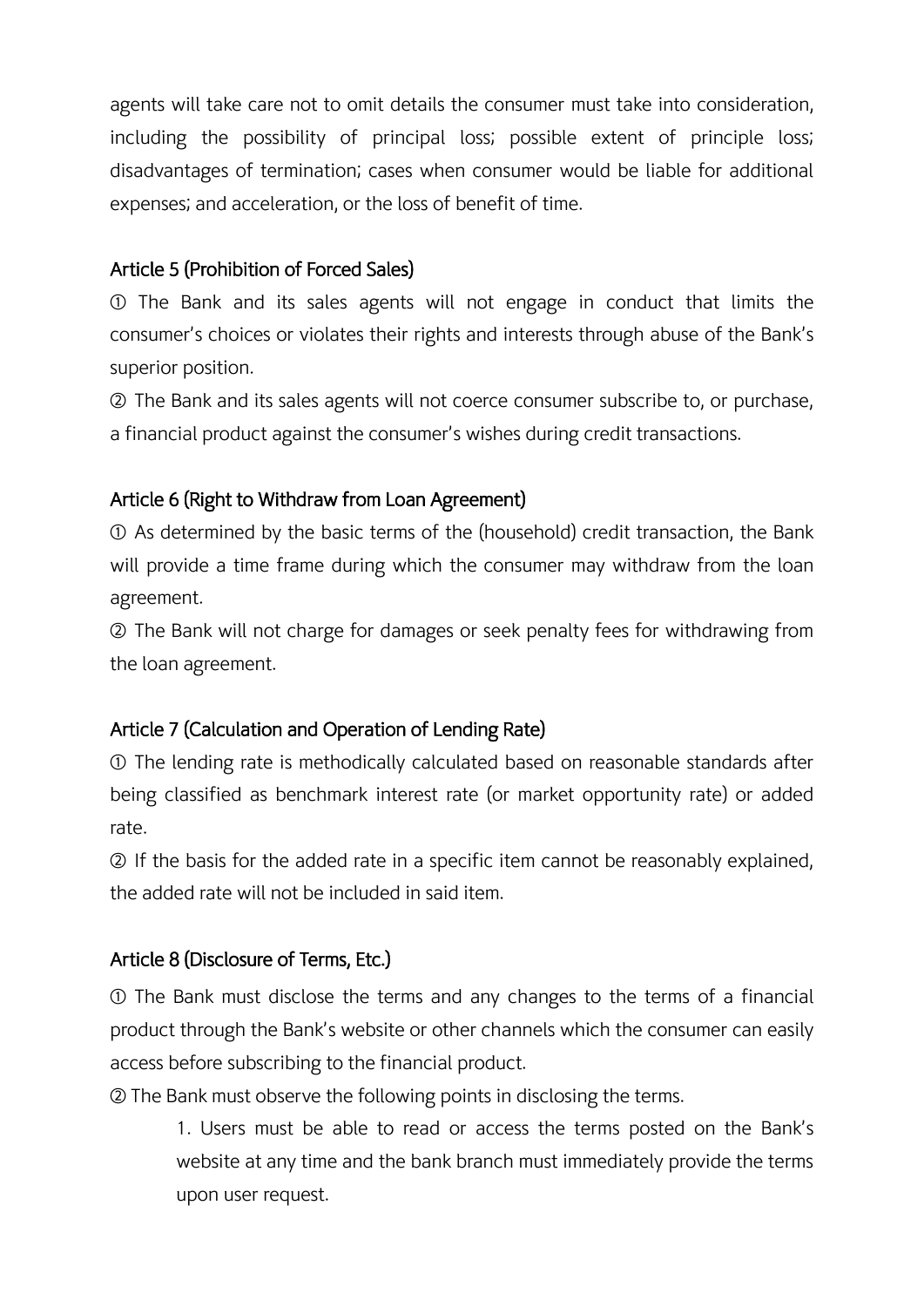2. The terms must indicate the implementation date (including the implementation date of changes), comparison of terms before and after changes, applicability of changes to already subscribed consumers, etc. If the terms apply to a product which is no longer available for purchase, the terms must indicate the end of sales, end date, etc.

3. Terms must be disclosed for three years after the end of the agreement.

③ The Bank must do its best to use plain language when drawing up the terms. Information that significantly affects the user's rights and obligations must be presented in a larger or boldfaced font so that the consumer is aware of the information.

### Article 9 (Product Summary)

① The Bank and its sales agents will provide a product summary as reference material to help consumers' understanding of a product. However, it may refrain from providing the product summary after confirming the consumer does not wish to receive it.

② The Bank will do its best to use plain language and present information that significantly affects the consumer's rights and obligations in a markedly noticeable way through use of symbols, bold colors, larger or boldfaced fonts, etc. so that the information is easily noticeable to the consumer.

### Article 10 (Qualifications of Financial Product Sales Agent)

① The financial product sales agent will fulfill fiduciary duties as a good manager with full knowledge of relevant laws, internal control standards, and the Code of Ethics.

② The Bank must require qualified employees to conduct sales of products with full knowledge of sales requirements.

### Article 11 (Sales Assessment and Rewards)

① If the Bank makes assessments and offers rewards to sales agents or business units, the Bank must design an assessment and rewards system that prevents conflict of interest between the consumer and the sales agent or business unit during the sale of financial products.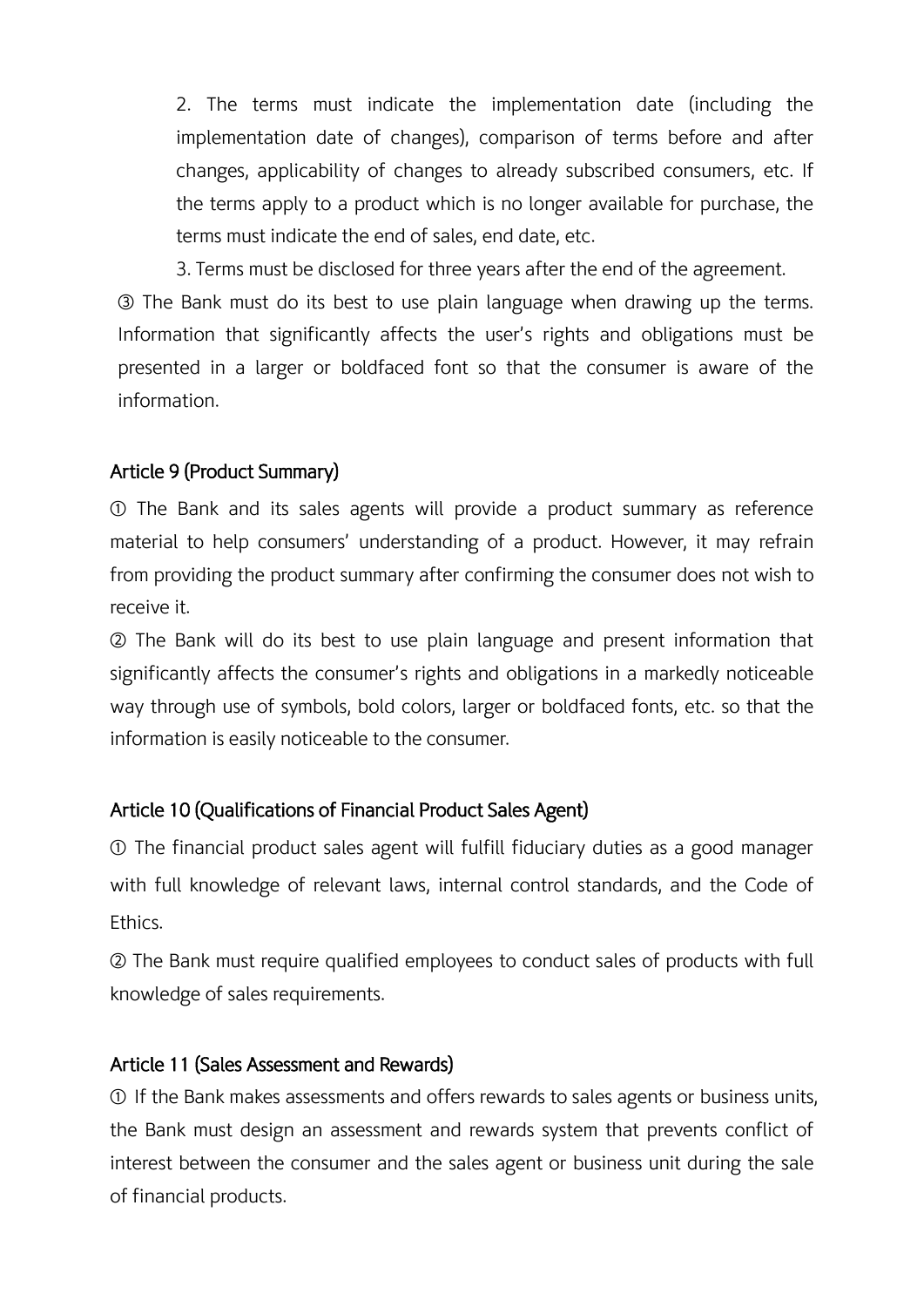② If the Bank makes assessments and offers rewards to sales agents or business units, the assessment and rewards system must include not only sales performance but adequately reflect other related factors, including mis-selling cases, customer satisfaction survey results, optimal sales process inspections, etc. This is so that the Bank can operate a system that effectively differentiates among assessment results.

③ In the case consumers withdraw or cancel financial transactions because of a sales agent's improper business conduct, mis-selling, etc., the Bank may take back the financial reward already given to the sales agent. Accordingly, a portion of rewards may be given in installments throughout the period in which the product or service is provided to the consumer, or the payment may be postponed.

### Article 12 (Product Disclosure)

The Bank will provide complete information about the product and disclose the information in a timely manner on the Bank's website while fulfilling each of the conditions below:

1. Written in a simple and clear manner so that it may be easily understood by consumers

- 2. Based on objective facts
- 3. Exclusion (as much as possible) of promotional content that does not correspond to the purpose of a disclosure posting.
- 4. Compliance with decisions laid out in related laws

#### Article 13 (Comparative Disclosure)

The Bank will provide information about the product to the Korea Federation of Banks (KFB) so that comparative disclosures can be posted on the KFB website. This is to enable consumers to make effective comparisons between products.

#### Article 14 (Product Advertisement)

① In accordance with related laws, advertisements of products that the Bank offers must clearly indicate the Bank's name, product content, transaction terms and conditions, etc. This is to ensure that consumers can make rational decisions and do not misconstrue any information.

② The Bank will establish and operate detailed requirements and procedures regarding the production and contents of advertisements for the Bank's products.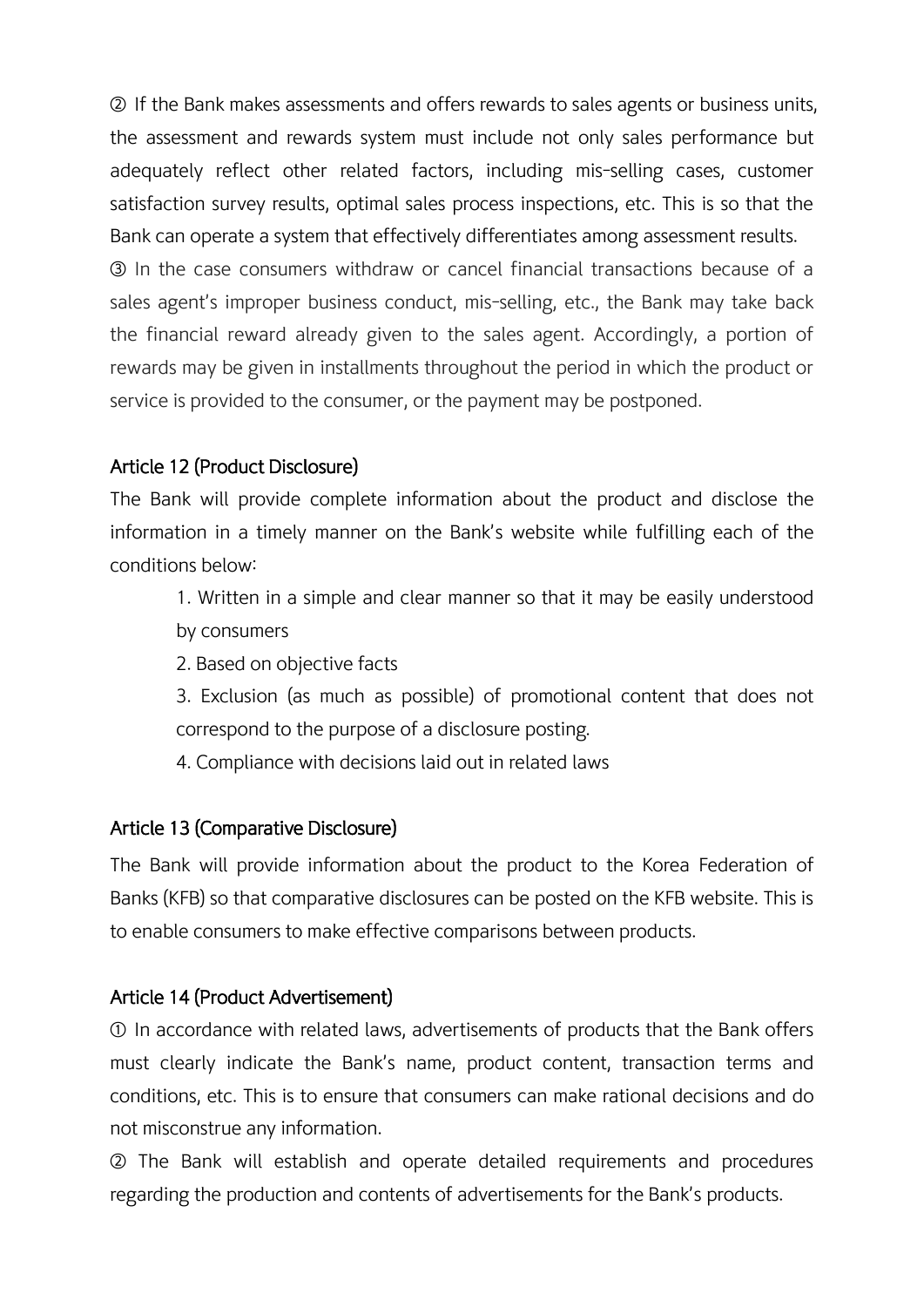## Article 15 (Verification of Transaction)

The Bank will provide consumers with an electronic or non-electronic method of verifying details of their transaction within a specific time frame.

### Article 16 (Changes in Interest Rate)

① If the deposit rate or lending rate (benchmark interest rate) changes, the Bank will post a notice of the change at the Bank branch and its website for one month.

② Despite Clause ①, in cases the deposit is constantly in flux because it is tied to the market rate, etc., the Bank may substitute the notice for an online post that allows users to check interest rates on the Bank's website.

### Article 17 (Maintenance and Retention of Consumer Records)

In accordance with related laws, the Bank will maintain and retain records of the following information about consumers.

- 1. Copy of consumer's identification documents
- 2. Consumer's address, telephone number, and other contact information
- 3. Product or service consumer subscribed to
- 4. Document completed, signed, and submitted to Bank by consumer

### Article 18 (Electronic Financial Transaction)

① The Bank will post the details of electronic financial transaction services and corresponding commissions and commission rates at Bank branches or via electronic devices readily accessible to consumers.

② In accordance with related laws, the Bank must maintain and preserve records of consumers' electronic financial transactions, and provide said records and materials at the consumer's request.

③ The Bank must provide rules and regulations on how to process error corrections, accidents or malfunctions in electronic financial transactions.

### Article 19 (Exercise of Security Rights)

For the Bank to exercise its security rights over the loan collateral, the Bank must notify the consumer in advance and in writing of the relevant process.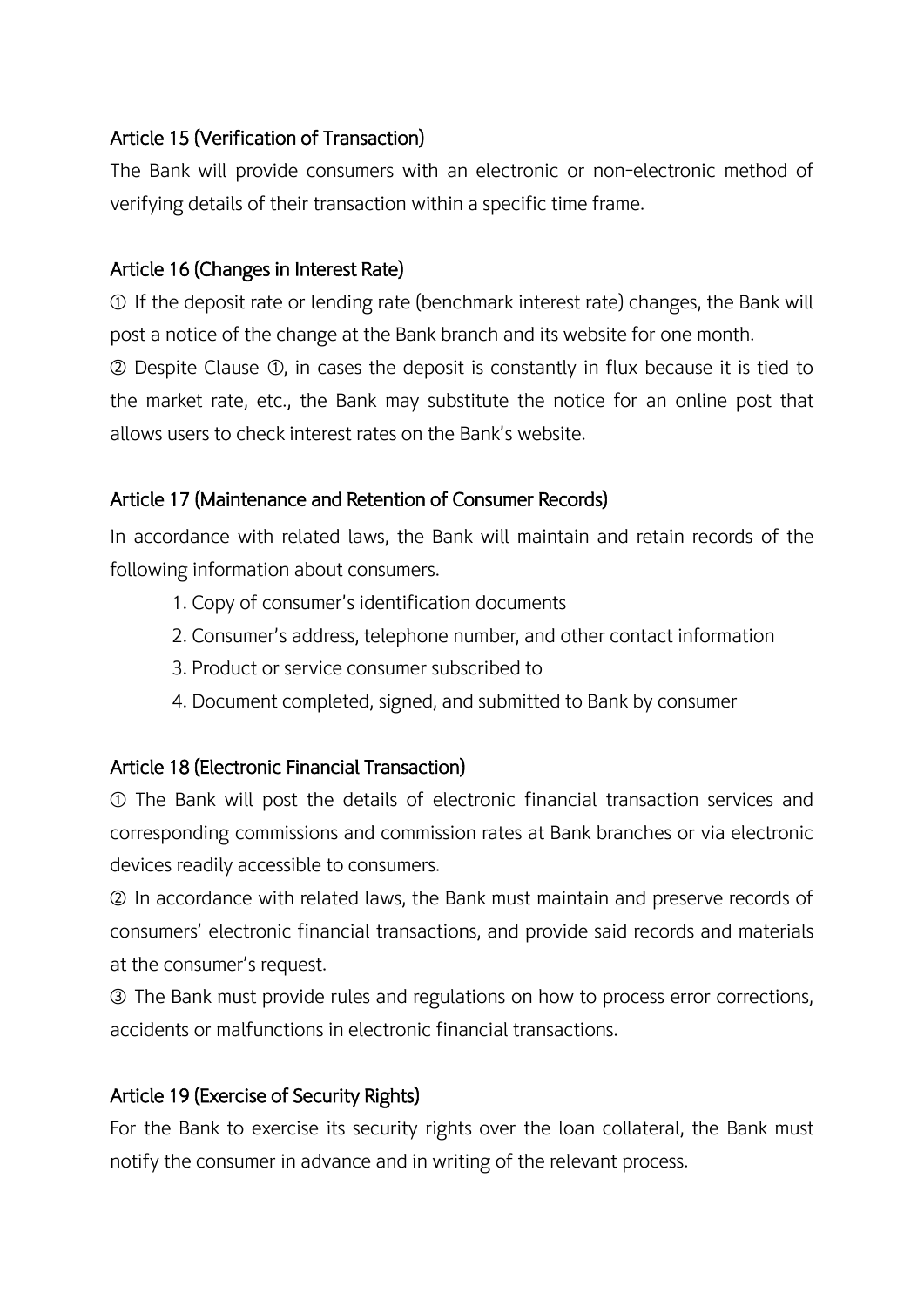# Article 20 (Principles of Consumer Information Protection)

① The Bank must clarify the purpose of processing consumer information. The Bank must also lawfully collect and use only the personal information that falls within the scope necessitated by the stated purpose.

② The Bank must not leak or wrongfully use the consumer's information excepting in cases the information is provided in accordance with the law.

③ The Bank must safely protect and manage the personal information it obtains from the consumer in the course of its business.

④ The Bank must divulge details of how it processes personal information, including policies for handling the information. In accordance with related laws, the Bank must also ensure the rights of the consumer, i.e. the subject of the information, including the right to inspect the information, etc.

# Article 21 (Collection and Usage of Consumer's Personal Information)

The Bank may collect consumer's personal information in the following cases and may use the information within the scope of the collection purpose.

1. The Bank has received consent from subject of the information.

2. There are special rules and regulations in the law or it is unavoidable in order to comply with statutory obligations.

3. It is unavoidably necessary in order to sign and carry out the agreement.

4. Neither subject of information nor legal representative is able to express an opinion, or it is impossible to obtain prior consent due to unknown address, etc. At the same time, there is a clear, urgent, and recognized need in the interests of the subject of information or third party's life, body, or property.

5. It is necessary to achieve the legitimate interests of the Bank which takes clear precedence over the rights of the subject of the information.

# Article 22 (Providing Consumer Information)

When supplying consumer's personal information to an outside party, the Bank must go through lawful procedures and provide the minimum amount of information needed. The Bank must also request that the receiving party process the consumer's personal information safely.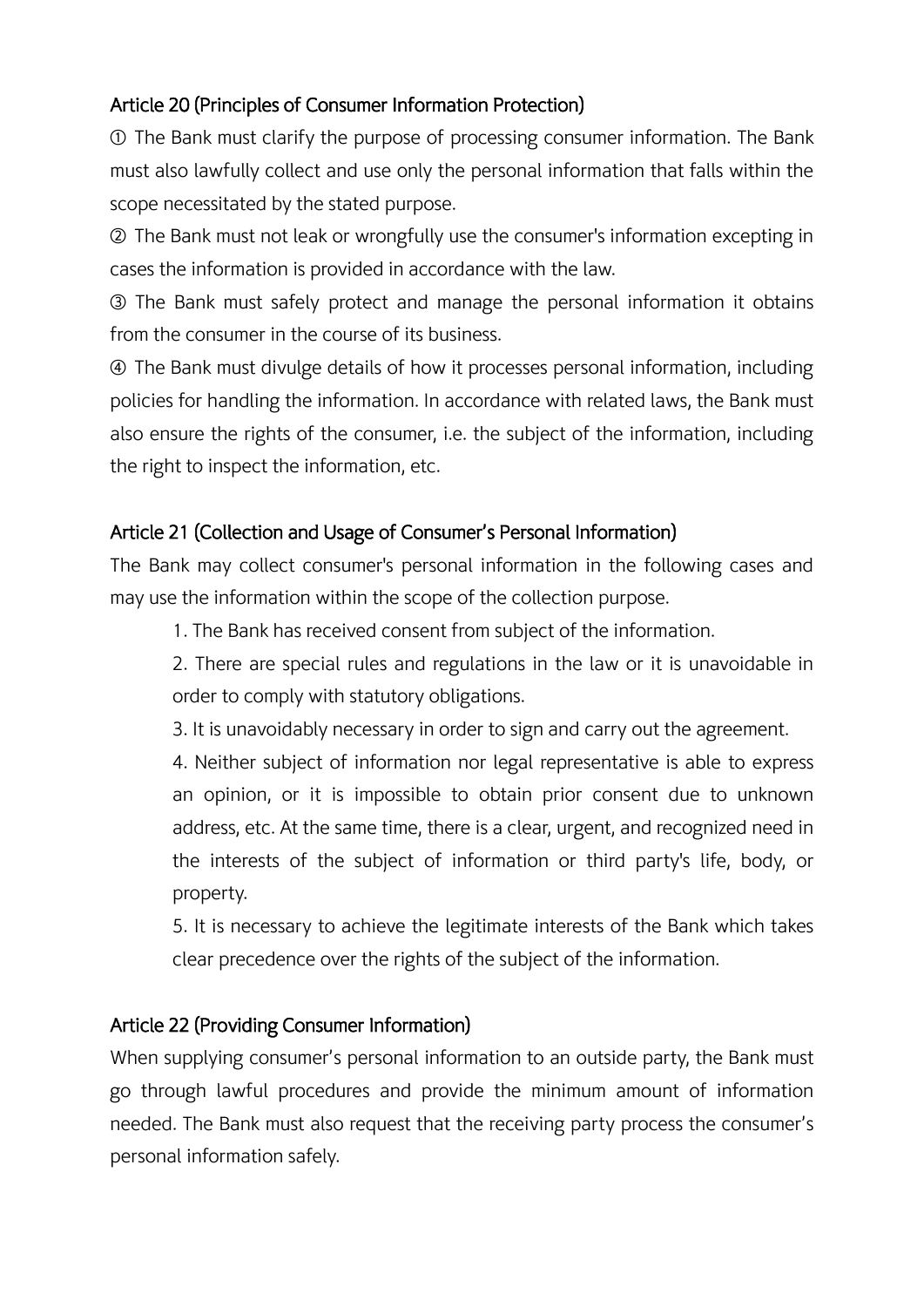### Article 23 (Disposal of Consumer Information)

The Bank must delete consumer information within the time frame determined by related laws excepting in cases it is permitted by law.

#### Article 24 (Principle of Processing Consumer Complaints)

① The Bank will diversify channels (in-person visits, telephone, letter, FAX, email, website, etc.) for consumers to conveniently submit their complaints. The Bank will also provide a process and system for methodically processing submitted complaints. ② The Bank will notify the consumer when the complaint is submitted, and update

the consumer of the investigation into the complaint and the results of the process.

③ When notifying the consumer of the results, the Bank will include explicit evidence of how the complaint was processed, making an effort to offer as many details as possible and using simple language that can be easily understood by the consumer.

④ The Bank will endeavor to prevent similar complaints by frequently monitoring complaints after product sales and circulating information on the cause of the complaint.

### Article 25 (Dispute Resolution)

① The Bank shall inform consumers of their option to use a third party dispute resolution institution like the Financial Supervisory Service.

② In cases a supervisory institution makes a ruling on a disputed complaint, the Bank will endeavor to follow the mediation results of the supervisory institution unless there are special grounds for not doing so.

### Article 26 (Disclosure of Complaints)

① The Bank will manage statistics and data about complaint submissions and provide relevant materials at the request of a supervisory institution.

② The Korea Federation of Banks will post comparative disclosures of information related to consumer protection (status of complaints and litigation, results of the Assessment of Financial Consumer Protection Status, etc.) so that consumers can reference the information when selecting their banks.

### Article 27 (Whistleblowing System)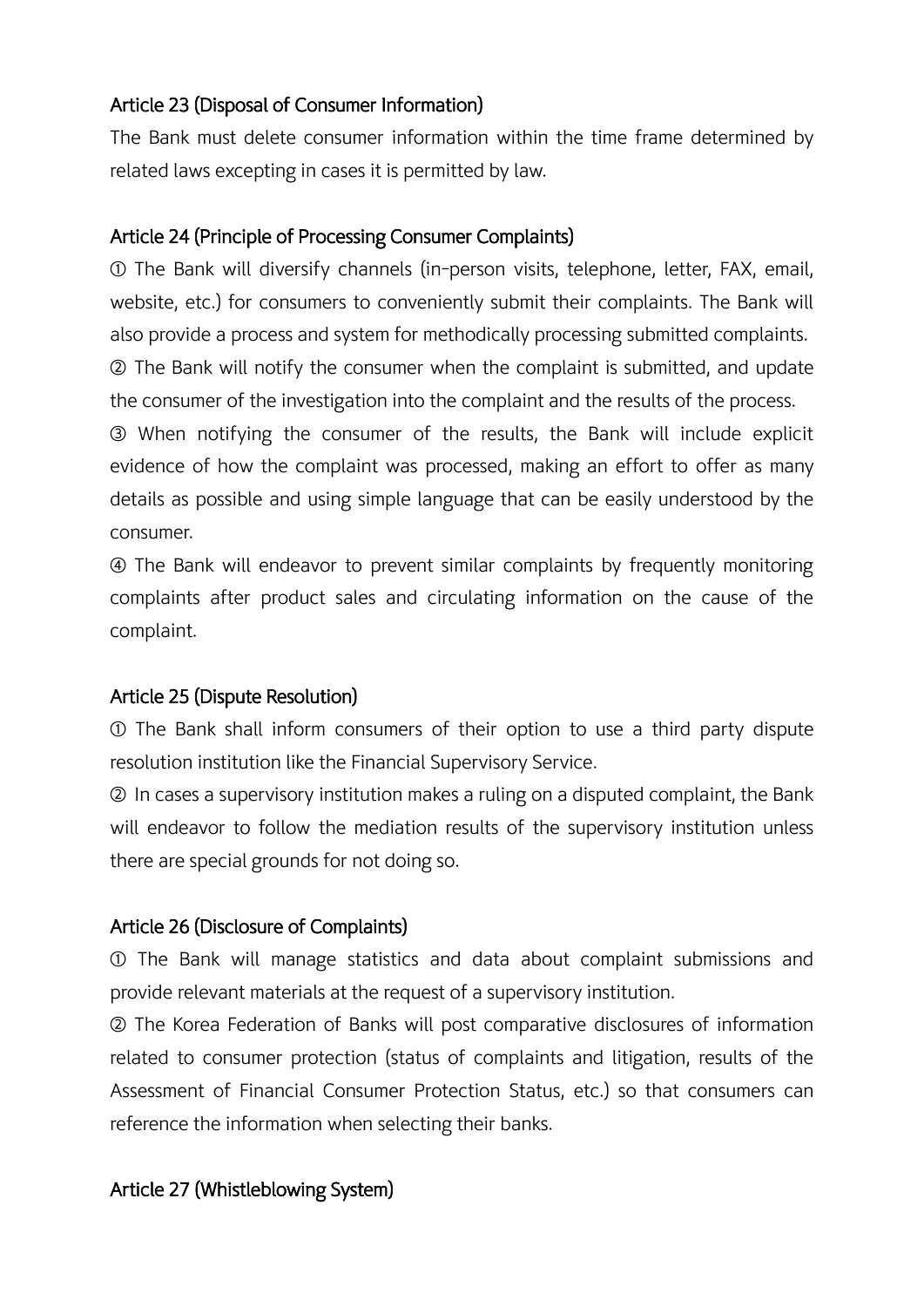① The Bank will operate a whistleblowing system to prevent financial accidents in advance and minimize losses in the event of an accident.

② The following conduct are applicable for whistleblowing:

1. Embezzlement, dereliction of duty, intimidation, larceny, bribery, arrangement of private financing, wrongful conduct regarding savings, diverting funds out of the country, and other behavior involving criminal charges.

2. Actions that violate the Act on Real Name Financial Transactions and Guarantee of Secrecy or the Act on Report on, and the Use of Specific Financial Transaction Information.

3. The ordering of illegal or wrongful work-related actions by a supervisor or someone of a higher rank.

4. Any action judged to be a sign of other illegal or wrongful work-related procedures, or an accident.

③ Employees must report any actions as specified in each item under Clause 2 as soon as they become aware of such actions by other Bank employees.

④ The whistleblowing report must not be used as a reason for the Bank to behave unfairly toward the whistleblower in any aspect of personnel decisions.

### Article 28 (Internal Control Methods for Code of Ethics)

① The Bank shall make regular or occasional inspections on whether the Code of Ethics for Business Conduct is being followed, taking into consideration the importance, risk, etc. of the work.

② The Bank may assign each business unit to inspect whether the organization or business operations that fall under their authority is violating the Code of Ethics for Business Conduct.

③ Upon discovering an illegal or wrongful act, the Bank may investigate directly or request a supervisory institution to investigate. The Bank will take swift measures to prevent a recurrence or occurrence of similar behavior.

④ Matters that were lawfully processed according to different internal rules and regulations as well as relevant laws before this Code of Ethics took effect will be construed as having been handled internally in accordance with the current Code of Ethics.